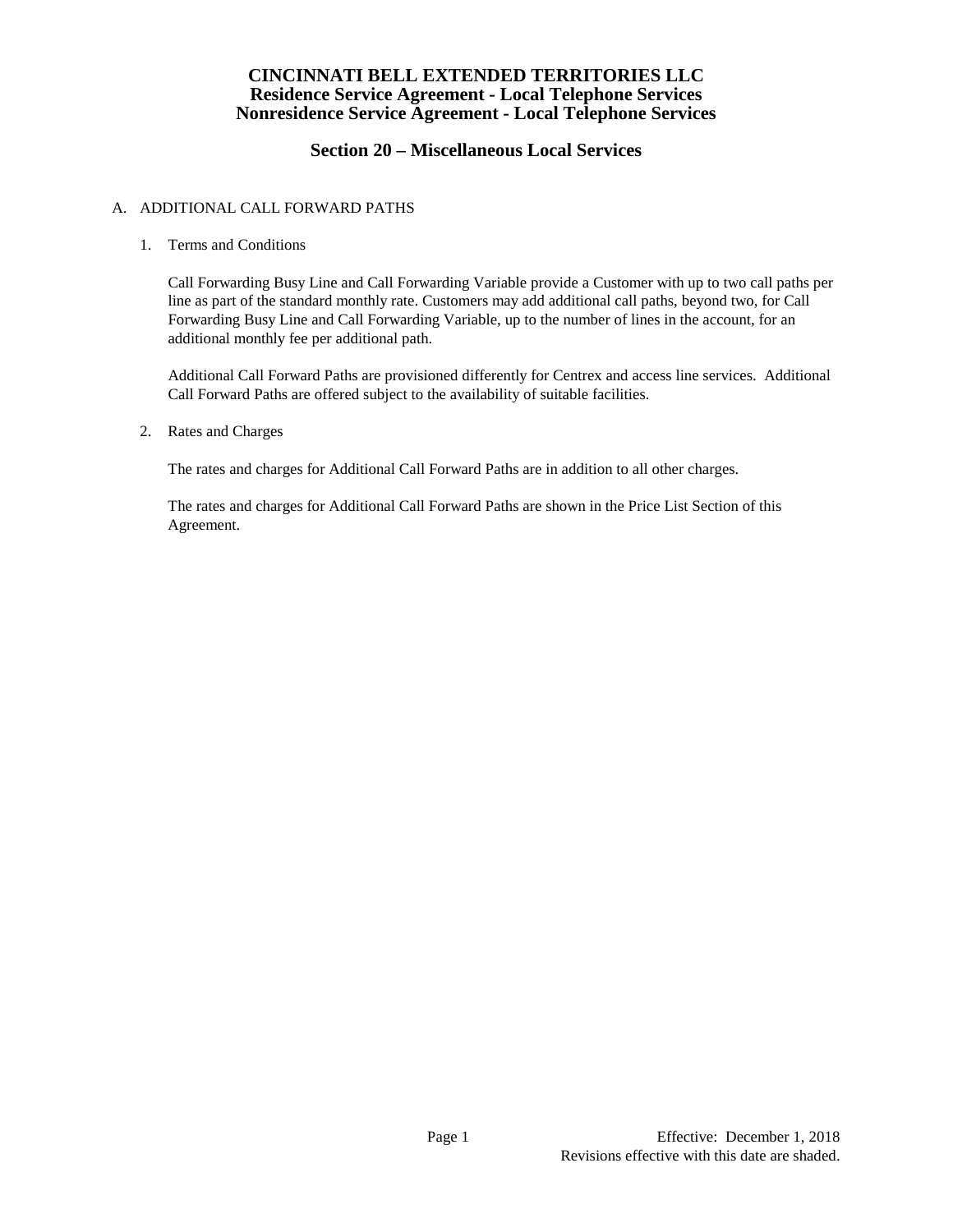## **Section 20 – Miscellaneous Local Services**

### B. CALL FORWARDING DELUXE

### 1. Terms and Conditions

Call Forwarding Deluxe provides the capability to forward incoming calls to numbers that are unable to utilize the standard call forwarding feature. Call Forwarding Deluxe is primarily designed to forward calls made to DID and DID-type service numbers. However, the service may be utilized on any type of nonresidence telephone line, trunk and/or channel.

Call Forwarding Deluxe will be provided only when compatible with the equipment configuration at the Customer's premises.

Call Forwarding Deluxe will be provided only where Company central office and network facilities required to provide Call Forwarding Deluxe are already in place.

When calls are being forwarded intra-office, the number of calls that can be forwarded simultaneously is equal to the number of trunks in the Customer's system that are arranged to receive calls and that are equipped to provide the Call Forwarding Deluxe feature.

When calls are being forwarded inter-office, the number of calls that can be forwarded simultaneously is equal to the number of trunks in the Customer's system that are arranged to receive calls and are equipped to provide the Call Forwarding Deluxe feature.

2. Rates and Charges

A Per Number Block charge applies only when Call Forwarding Deluxe is associated with a complete block of DID numbers (twenty numbers) or Centrex numbers (ten numbers). Any other combination of numbers will be billed at the Per Individual Number rates.

The rates and charges Call Forwarding Deluxe are shown in the Price List Section of this Agreement.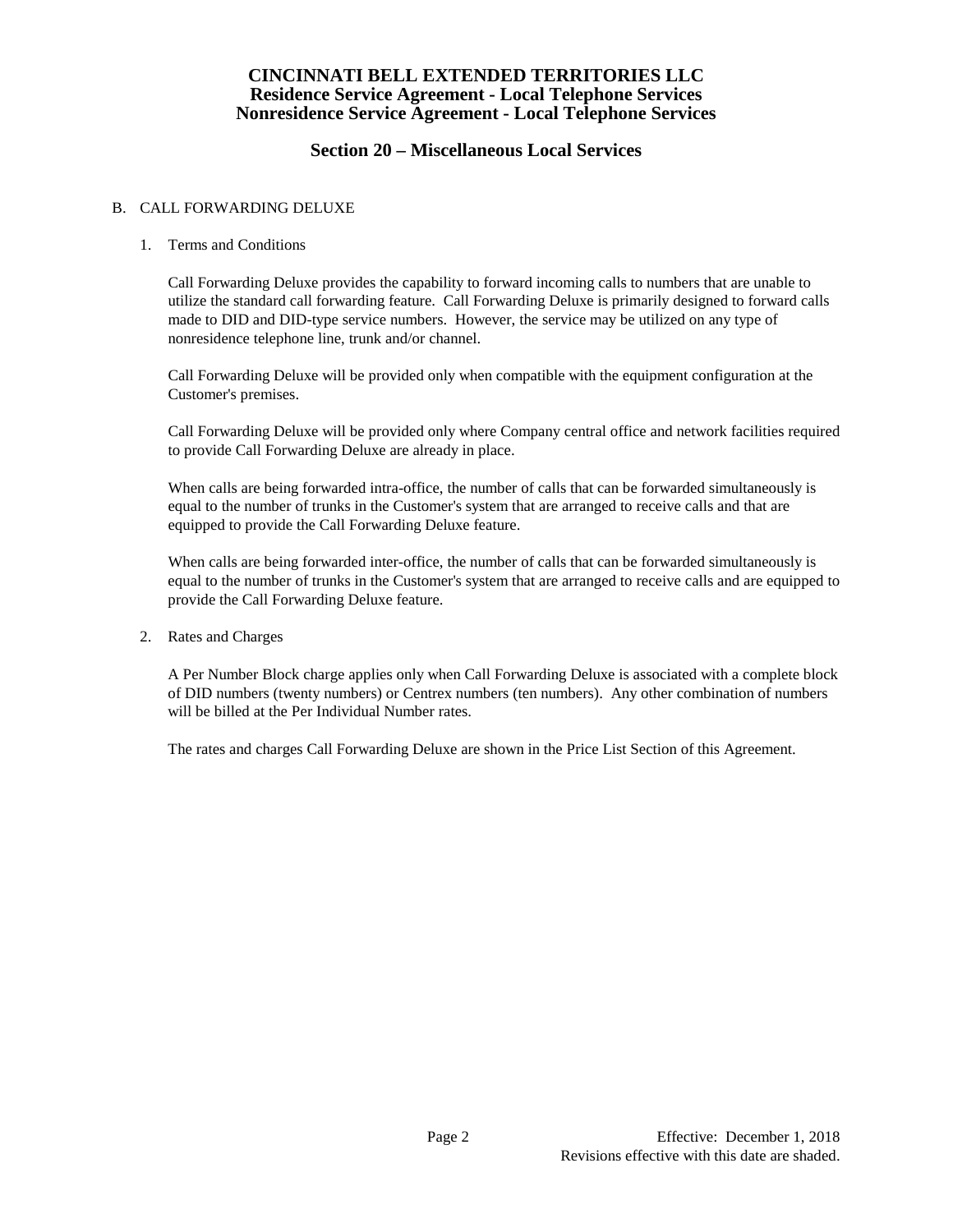## **Section 20 – Miscellaneous Local Services**

#### C. DIRECT INWARD DIALING (DID)

### 1. Terms and Conditions

Direct Inward Dialing (DID) service is available in Service Area A except in the Lebanon Exchange. DID service is not available in Service Area B.

Direct Inward Dialing (DID) allows PBX customers to have incoming calls routed directly to a desired telephone extension within their PBX system without the need for an operator or an attendant to handle and direct the call. DID includes the central office switching equipment necessary for inward dialing from the central office directly to stations associated with the customer premises switching equipment.

DID service must be provided on all lines in a central office trunk group that are arranged for inward service. Each trunk group equipped with DID will be billed as a separate service.

DID service is furnished on the condition that the Customer must subscribe to central office trunk service which in the judgment of the Company is adequate to permit the use of DID service without injurious effect upon general telephone service. Adequate service is based on the time consistent busy hour with the probability of incoming call blocking engineered at B.01 or less, based on the Revised Neal-Wilkinson Tables.

Operational characteristics of interface signals between the Company-provided interconnection and the customer-provided switching equipment must conform to the rules and regulations the Company considers necessary to maintain proper standards.

Customer premises equipment must be arranged by the customer to provide for the interception of calls to vacant and non-working assigned DID numbers.

The Company will not be responsible to the Customer if changes in the Company's protection criteria, facilities, operations, or procedure cause the facilities provided by a Customer to become obsolete, or to require modification.

DID service is provided in 20 number blocks. The full charge for the 20 number block applies regardless of the numbers within the block that are used by the Customer.

One primary listing will be furnished without charge for each separate trunk group. Additional Listings may be purchased as described in Section 14 of this Agreement.

DID service is furnished subject to the availability of facilities and numbers.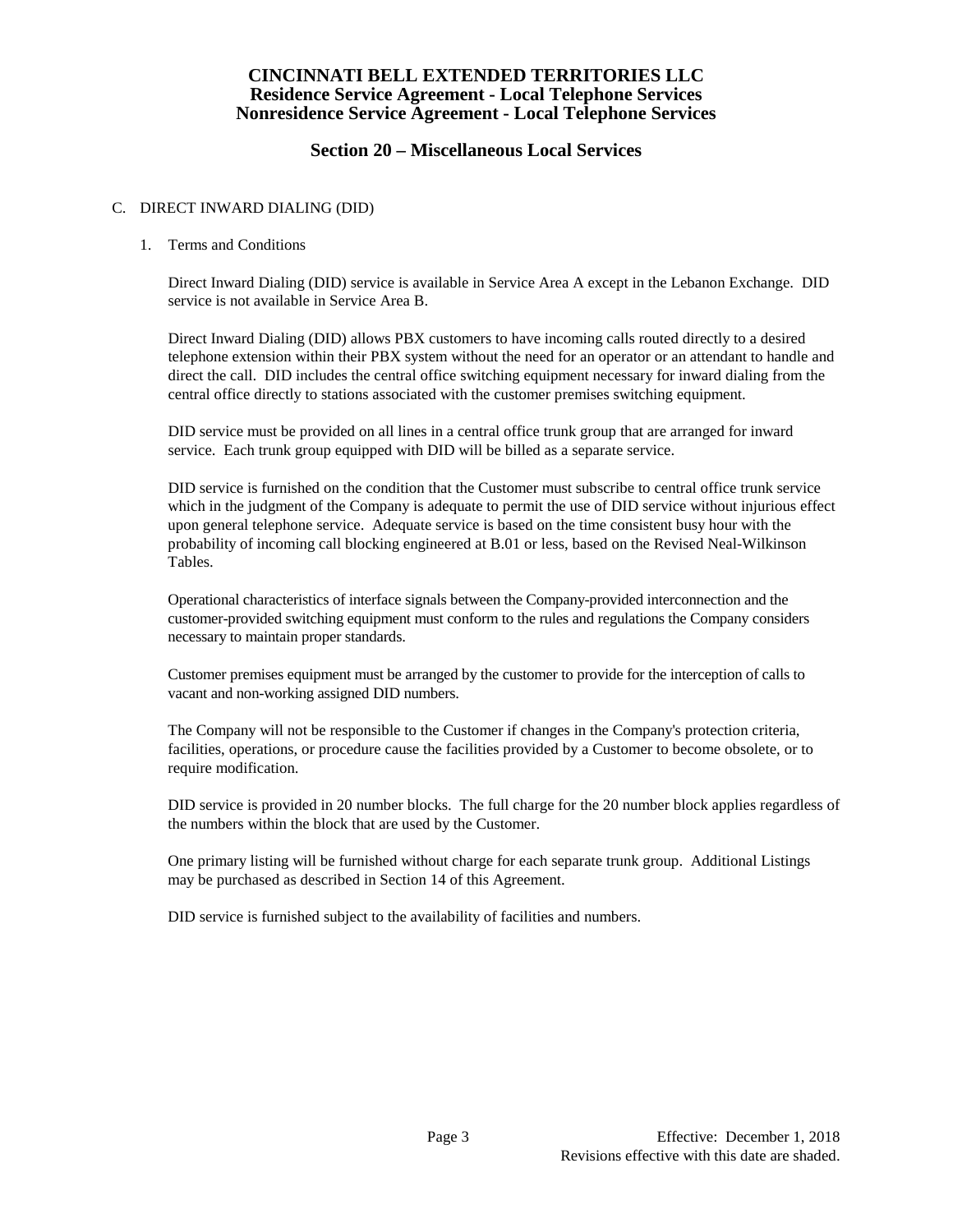## **Section 20 – Miscellaneous Local Services**

### C. DIRECT INWARD DIALING (DID) (Continued)

#### 2. Rates and Charges

The rates and charges for DID are in addition to all other charges including the PBX trunk.

The nonrecurring charge for the DID number block applies to the first group of DID numbers only.

The rates and charges for DID service assume the use of equipment and serving arrangements considered standard by the Company. If nonstandard equipment or service is requested and provided, rates and charges will be based on the costs involved.

The rates and charges Direct Inward Dialing are shown in the Price List Section of this Agreement.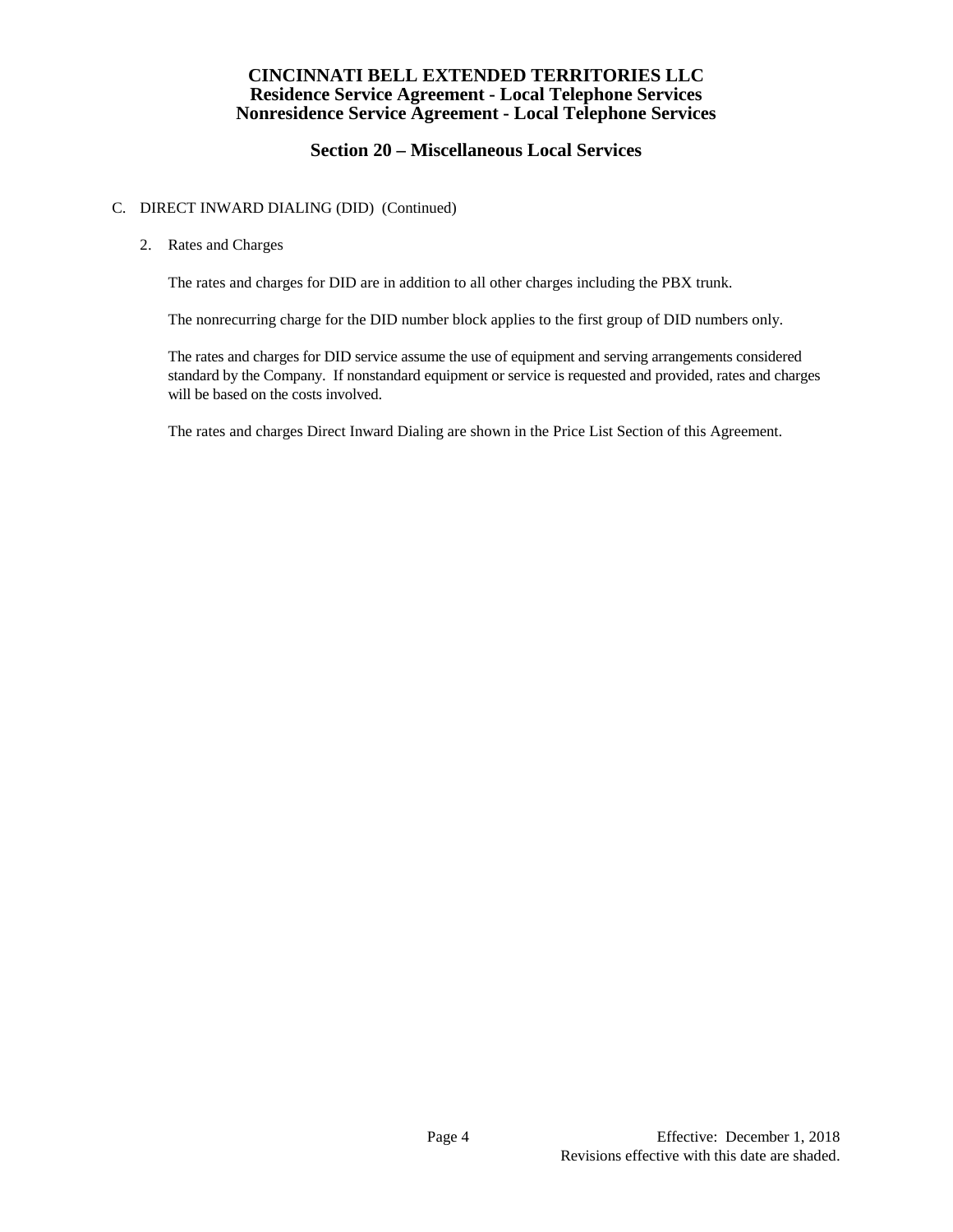**Section 20 – Miscellaneous Local Services**

#### D. DID CNAM Database

1. Terms and Conditions

DID CNAM Database service is available in Service Area A and Service Area B.

This service provides business customers with the ability to add DID numbers to the CNAM database so that its listed name and associated DID numbers are displayed when dialing out, instead of just displaying the company's main phone number or PBX number. The charge associated with this service will be applied when a DID number is either added to the database or when there is a change to an existing DID number in the CNAM database. Name that appears can only be the listed name on the account. The numbers do not have to be consecutive.

#### 2. Rates and Charges

The nonrecurring charge for this service is per DID number and can be found in the Price List Section of this Agreement.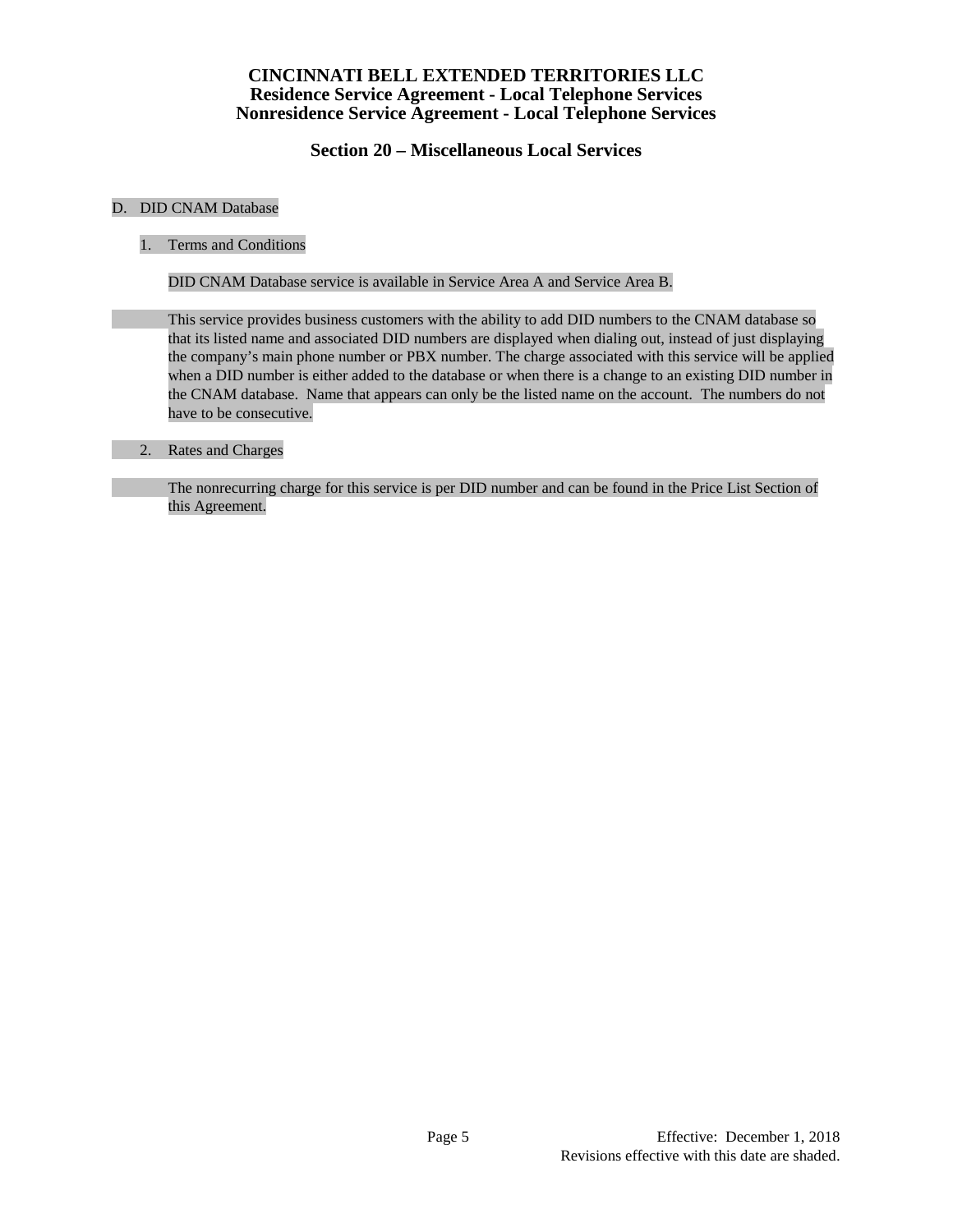## **Section 20 – Miscellaneous Local Services**

#### E. DISASTER REDIRECT

- 1. Definitions
	- a. Advanced Intelligent Network (AIN)

A service-independent, software-controlled product development architecture in which the network intelligence is located in computer nodes distributed throughout the network rather than in the originating and terminating Central Offices (CO).

b. Disaster Pattern

A predetermined set of call-handling instructions established by the Customer by which incoming calls to a telephone number will be rerouted in the event of a service interruption. Incoming calls to multiple telephone numbers at one location that are routed to the same telephone number or numbers in an identical manner will be considered one disaster pattern.

c. Percentage Allocation Routing

Reroutes incoming calls to a telephone number to different locations based upon a percentage distribution as determined by the Customer.

d. Time of Day/Day of Week Routing

Reroutes incoming calls to a telephone number to different location or different routing arrangement based upon the times of day/days of week when the call originates.

e. Trigger

Information within the Service Switching Point (SSP) which recognizes that AIN service logic is required for proper handling of a call and initiates that logic.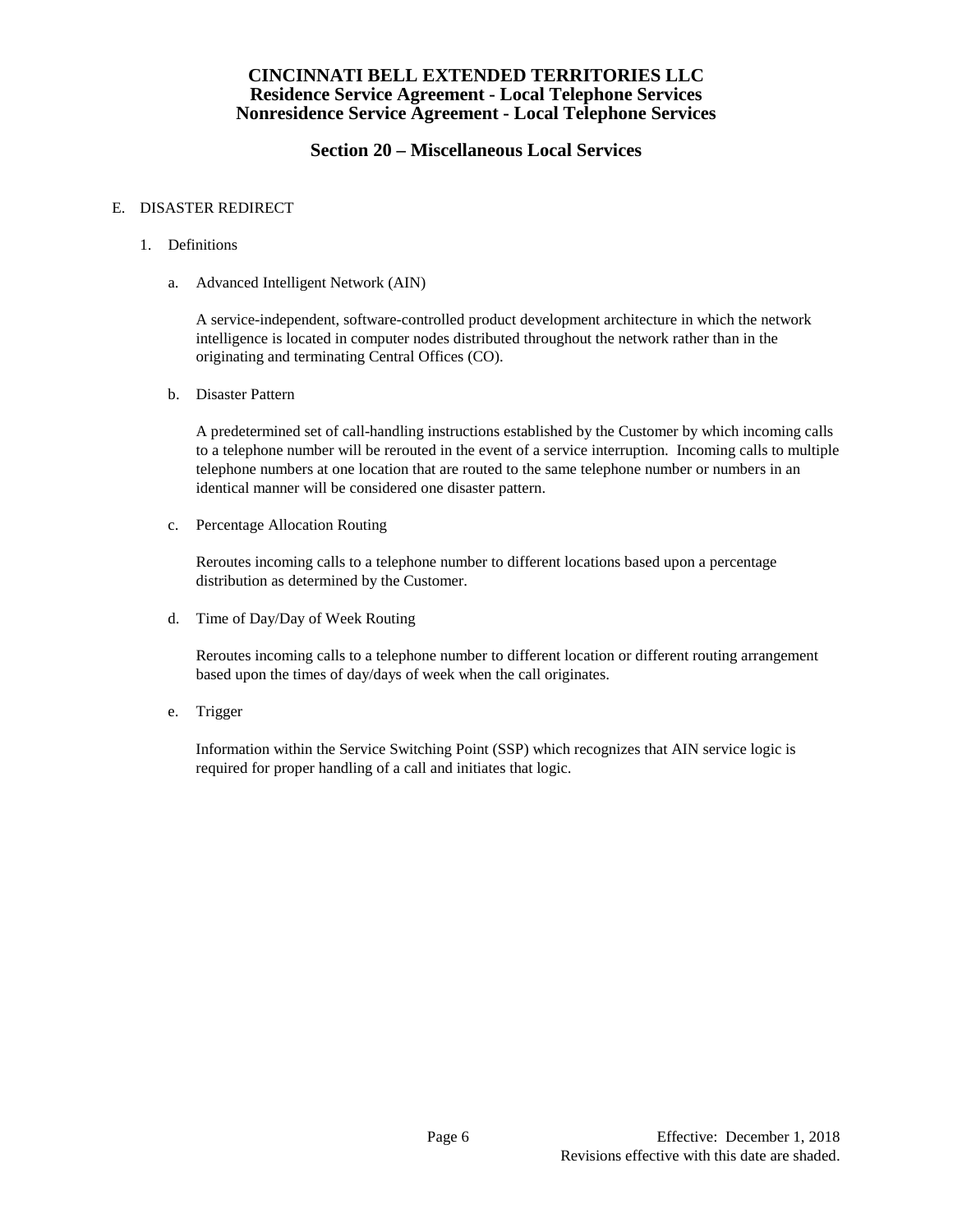## **Section 20 – Miscellaneous Local Services**

#### E. DISASTER REDIRECT (Continued)

#### 2. Terms and Conditions

Disaster Redirect is an AIN-based disaster recovery service which allows the Customer to establish predetermined routing plans for incoming voice and data traffic. The alternate routing plan is designed by the Customer, working with a Company representative at the time Disaster Redirect Service is established. This plan is loaded into an AIN Service Management System where it is dormant until activated.

In the event of a disaster, the Disaster Redirect Customer must contact the Company and provide a PIN in order to activate the trigger which initiates the alternate routing pattern(s). At that time, the traffic will be routed to a number(s) preselected by the Disaster Redirect Service Customer. Calls may be completed within the local or long distance network. Disaster Redirect will provide protection for a number of types of service interruptions, including PBX failures and cable cuts. In order to restore the original call routing, the Customer must contact the Company to deactivate the alternate routing plan.

The Customer may arrange for one or multiple disaster patterns in the routing plan. These routing patterns can include optional features such as Time of Day/Day of Week routing or Allocation routing. No changes to the Customer's Directory Number will be required when subscribing to this service.

The Customer shall work with a Company representative in designing a disaster routing plan. This plan may consist of one or more disaster patterns.

The Customer may add additional numbers or locations to its Disaster Redirect service at the rates in effect at the time of such addition, provided that the Company has sufficient resources to support such addition. If sufficient resources are not available, the Customer will be responsible for any special charges which may be required in order to add the additional numbers or locations to its Disaster Redirect Service.

The Customer may move the location of its Disaster Redirect service to another location, provided central office capacity and Disaster Redirect functionality exist. Initial nonrecurring charges will be reapplied. Termination charges will be applied in the event of a move to a location lacking sufficient central office capacity or Disaster Redirect functionality.

If calls are redirected to an intraLATA long distance number or to an interLATA carrier, the Customer is responsible for paying any toll or switched access charges which might apply to each call redirected to a location outside the local calling area.

Upon the Customer's request, the Company will assist in coordinating and testing the Customer's disaster plan once a year at no charge. Additional annual tests will incur charges comprised of the pattern activation rate and the per call routed charge. All disaster plan testing will take place between 11 p.m. and 7 a.m. unless otherwise agreed upon by the Company.

Disaster Redirect cannot be guaranteed functional unless both the called and calling parties are served by, and the call is routed through appropriately equipped central offices, and routed over appropriately equipped facilities for calls between such equipped central offices. In the event that a call originates or terminates outside the Company's network, the Company will use its best efforts to maintain compatibility with any company required to complete such calls. The Company will not be liable for any Customer loss due to the handling of these calls.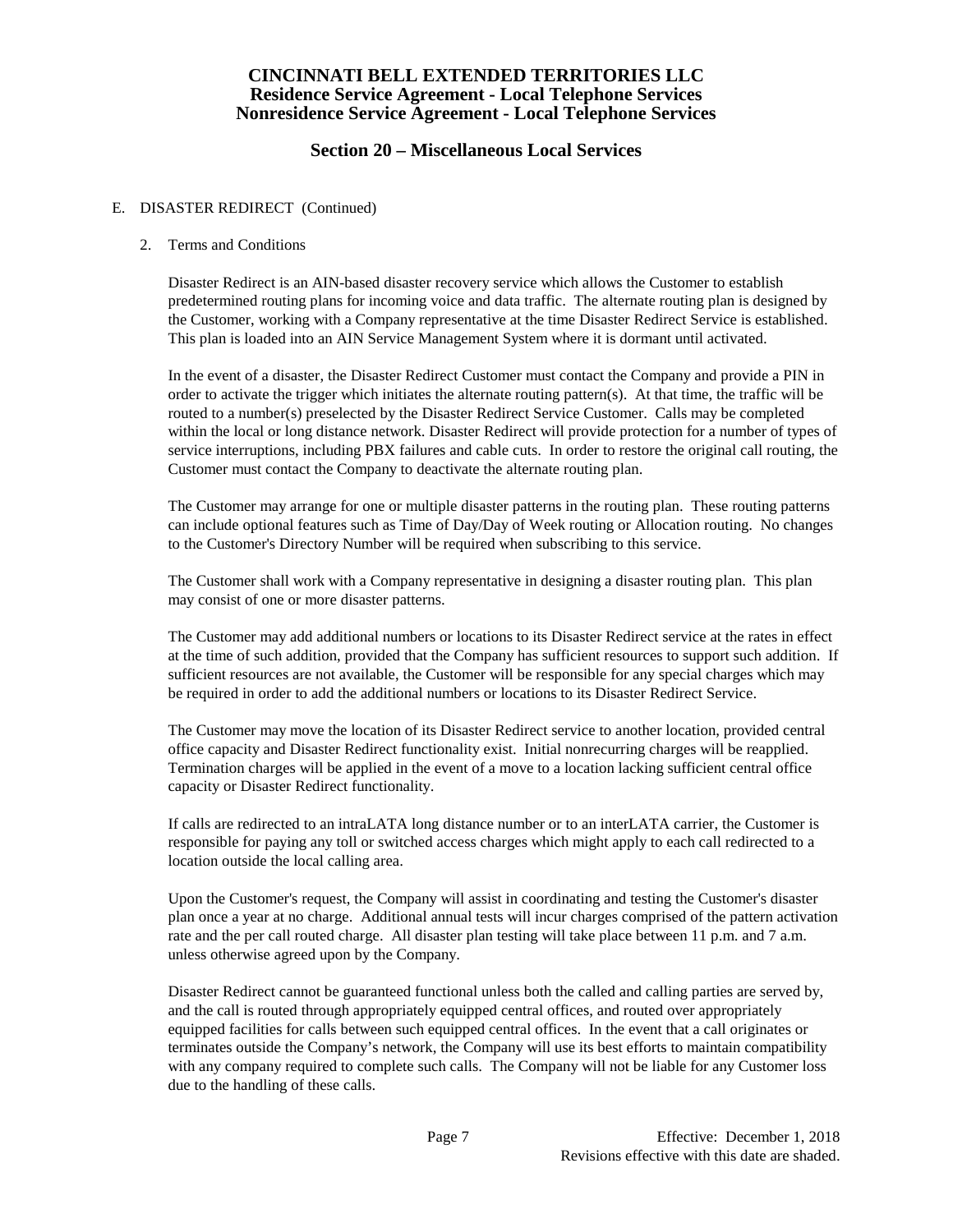## **Section 20 – Miscellaneous Local Services**

#### E. DISASTER REDIRECT (Continued)

The Company does not guarantee the availability or reliability of Disaster Redirect in the event of a network-affecting disaster.

Activation of Customer plans will be performed on a first come, first served basis. Upon request that Disaster Redirect be activated, the Company will make every effort to activate the service as quickly as possible. However, the length of delay between the time the Customer requests activation and the time that the activation actually occurs depends on factors such as the number of other Disaster Redirect activations being processed when an activation request is received as well as the network load at the time the request is received.

The Company shall not be responsible to the Customer or user if changes in any of the equipment, operations, or procedures of the Company used in the provision of Disaster Redirect render any facilities provided by the customer or user obsolete or require modifications or alterations of such equipment or system or otherwise affect its use or performance, provided the Company has met any applicable information disclosure requirements otherwise required by law.

Neither the Company, nor its agents, will be liable for any losses or damages of any kind resulting from the unavailability of its equipment or for any act, omission or failure of performance by the Company, or its employees, or agents. The Company will not be responsible for calls that cannot be completed as a result of repair or maintenance difficulties on Company facilities and equipment nor on equipment provided by the Customer.

Neither the Company, nor its agents liability for any loss of revenues, increased costs, expenses, liabilities or inconvenience experienced by the Customers due to any unsatisfactory performance of Disaster Redirect. Further, neither the Company, nor its agents, shall assume any liability for consequential, indirect or incidental damages.

The minimum service period for Disaster Redirect Service is 12 months.

If the Customer cancels, in whole or in part, any requested addition or modification to Disaster Redirect prior to installation of the service, the Customer will reimburse the Company for the actual expenses incurred by the Company in connection with such modification prior to the Company's receipt of notice of cancellation. However, the amount of such reimbursement should not exceed the charges for which the Customer would have otherwise been responsible.

Disaster Redirect is available to nonresidence Customers where facilities permit. Provision of Disaster Redirect is subject to the availability and operational limitations of the equipment and associated facilities.

3. Rates and Charges

The rates and charges Disaster Redirect are shown in the Price List Section of this Agreement.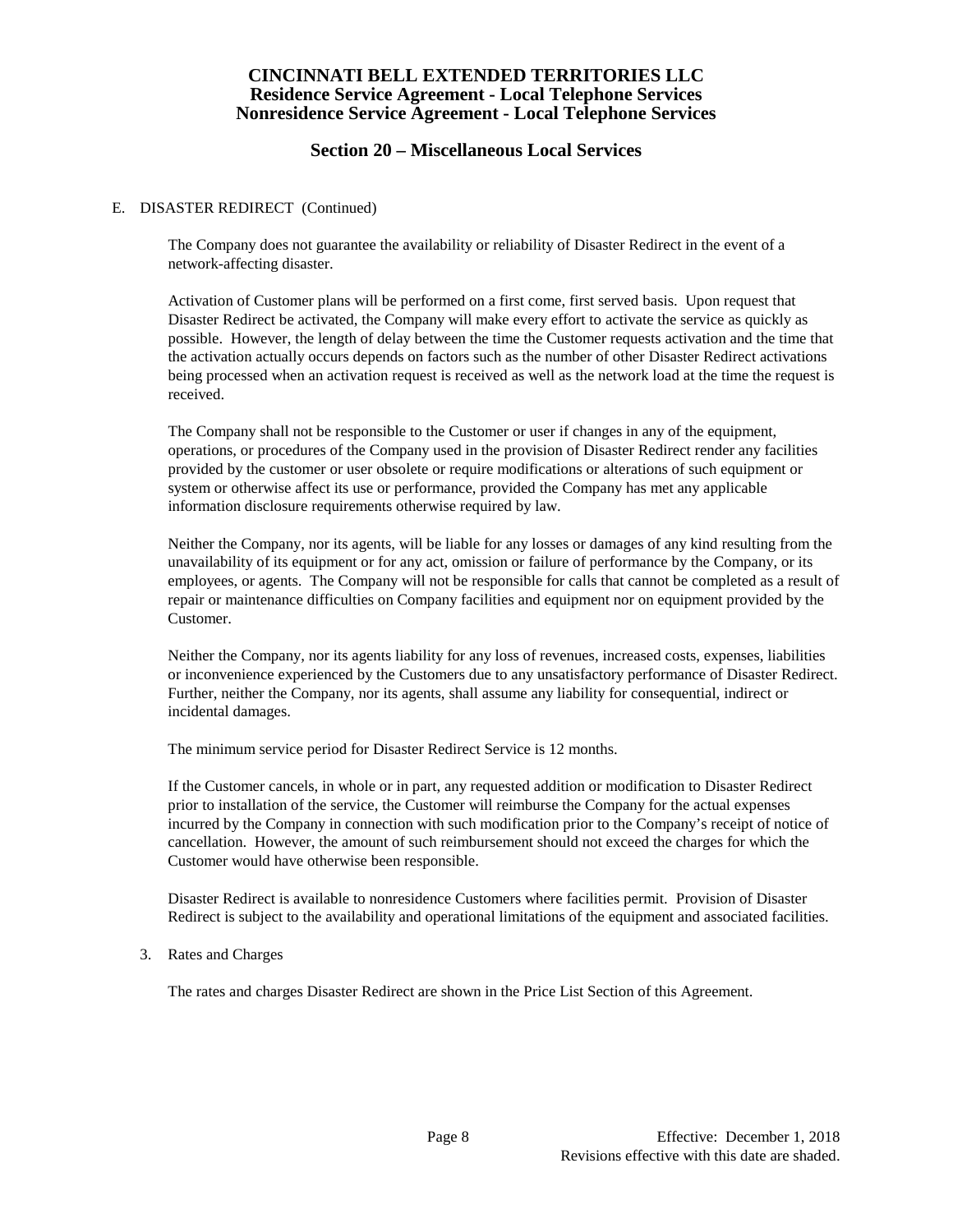## **Section 20 – Miscellaneous Local Services**

### F. DISCOUNTS - GOVERNMENT AND EDUCATION

1. General

Government and Education Discounts are provided under this Agreement in Service Area A except for the Lebanon exchange. Government and Education Discounts are not provided under this Agreement in Service Area B.

2. Municipal, County, and State Departments

A discount of 20 percent from the regular nonresidence monthly basic exchange service rates provided pursuant to this Agreement or the Company's tariffs, is allowed to municipal, county, and state departments, and their branches having the qualifications indicated in this Part E.2. This discount applies only to access lines and cannot be extended to other services, equipment, or features.

The service must be located in the administrative offices of the department or branches, and be used exclusively for municipal, county, or state governmental purposes.

In order to qualify for the discount, a municipal, county, or state department or its branch must be engaged in a governmental function and must derive its principal support from taxes levied by a municipality, county, or state. Municipal, county, or state departments or their branches which are engaged in non-governmental functions of a character similar to private business enterprises, and which do not derive their principal support from taxes levied by a municipality, county, or state, do not qualify for the discount.

3. Public, Parochial, and Private Schools

A discount of 20 percent from the regular nonresidence monthly basic exchange service rates provided pursuant to this Agreement or the Company's tariffs, is allowed to municipal, county, and state public schools and to parochial and private schools of the character indicated in this Part E.3. This discount applies only to access lines and cannot be extended to other services, equipment, or features.

The service must be located in a school or its administrative offices and be used exclusively for school purposes.

A public school, in order to qualify for the discount, must be an elementary, middle or high school, or college with a curriculum of studies customarily provided in a public school, which derives its principal support from taxes levied for school purposes by a municipality, county, or state, and to which enrollment is open to the public generally.

A parochial or private school, in order to qualify for the discount, must be an elementary, middle or high school with a curriculum of studies similar to that customarily provided in a public school.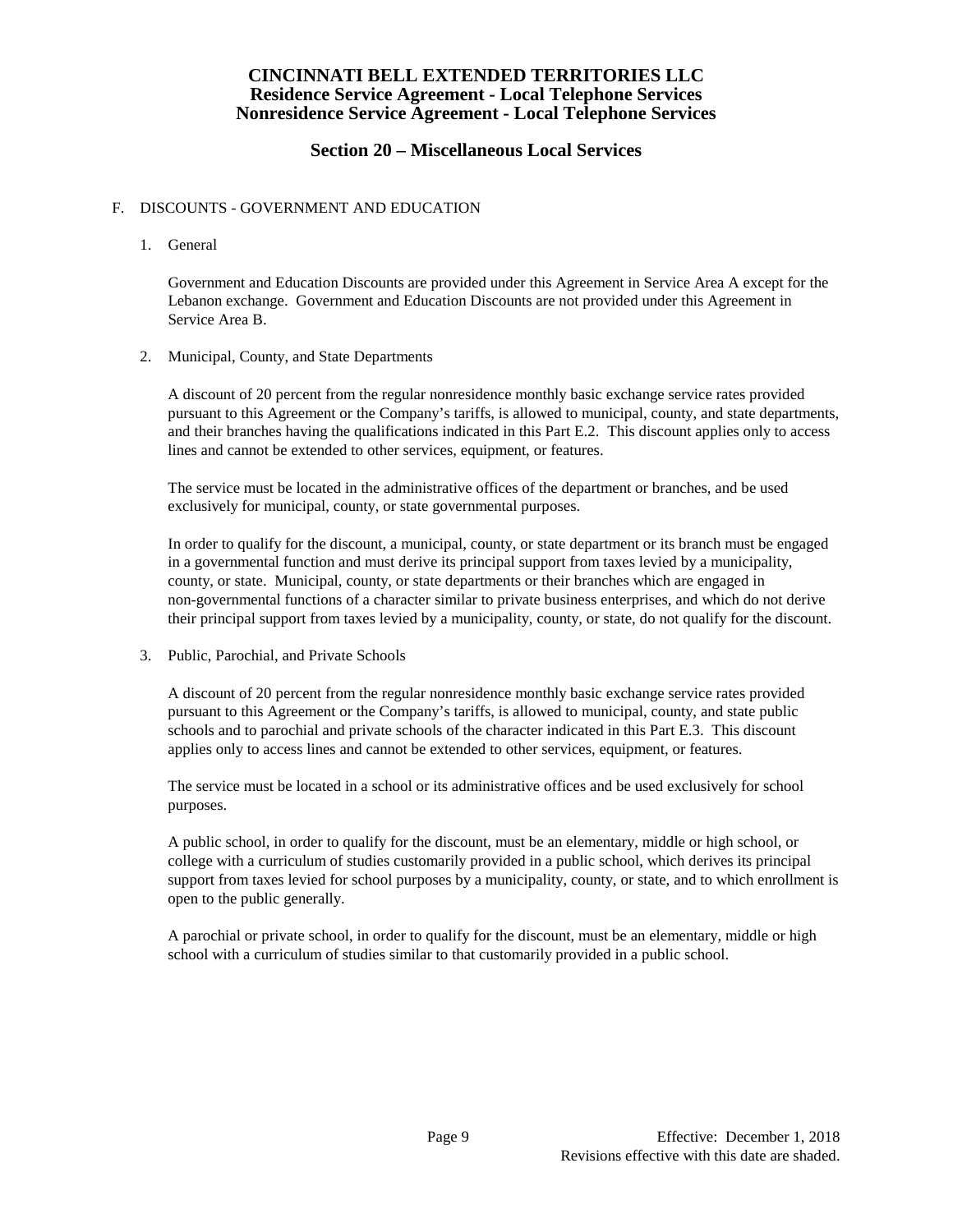## **Section 20 – Miscellaneous Local Services**

### G. DUAL SERVICE

1. Terms and Conditions

Dual Service is available in Service Area A except in the Lebanon Exchange. Dual Service is not available in Service Area B.

Dual Service allows calls to a telephone number to be sent simultaneously to two different addresses served from the same wire center. The provision of Dual Service assures the Customer continual service at both locations during the time of a move and will be limited to a maximum of 30 days.

Dual Service is limited to orders for a transfer of service within the same wire center where no telephone number change is involved. Dual Service will be offered subject to the availability of facilities and technical limitations. Dual Service will be available to Customers of access line service.

The following features are not compatible with Dual Service and will be temporarily unavailable at both locations until Dual Service is no longer subscribed.

Call Forwarding Busy Line Call Forwarding Don't Answer Call Tracing Call Waiting Deluxe Calling Name and Number Repeat Dialing

#### 2. Rates and Charges

. The rates and charges are to establish Dual Service only and are in addition to applicable portion of the monthly rate on both lines during the period of service overlap.

The rates and charges for Dual Service are shown in the Price List Section of this Agreement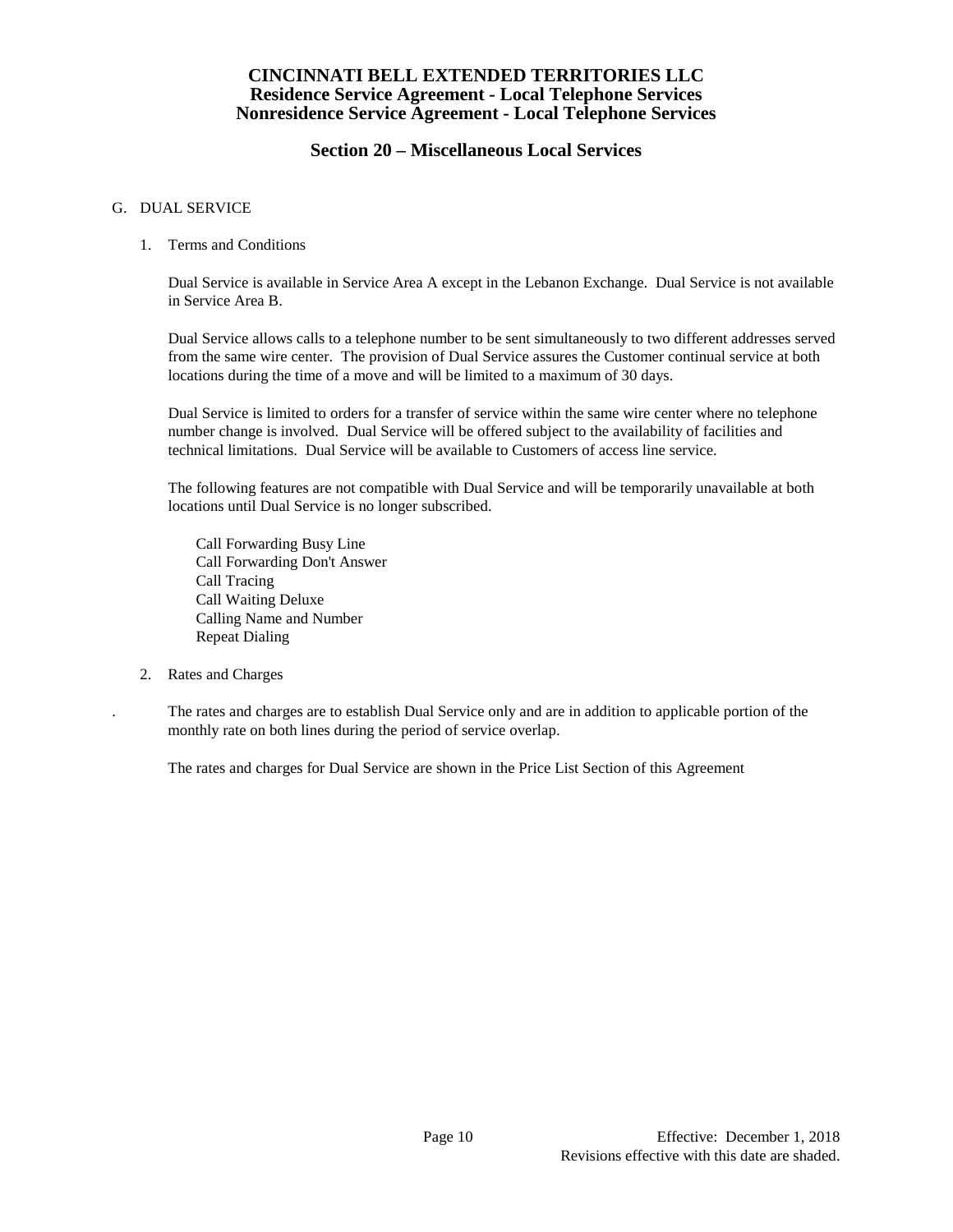## **Section 20 – Miscellaneous Local Services**

### H. HUNTING

1. Terms and Conditions

Hunting service is the process by which two or more exchange service lines of the same class, served from the same central office and furnished to the same Customer, are grouped so that incoming calls overflow to the first non-busy line if the called line is busy. A busy signal is not given unless all the grouped lines are busy.

Hunting service may be set up on a serial, sequential or multiline group basis.

Charges for Hunting on exchange access lines are in addition to the regular local exchange service access line rate.

2. Rates and Charges

The rates and charges for Hunting service are shown in the Price List Section of this Agreement.

Hunting service for individual lines is included in the Company's residence and nonresidence bundled services in Service Area B. No additional charges for Hunting apply in Service Area B.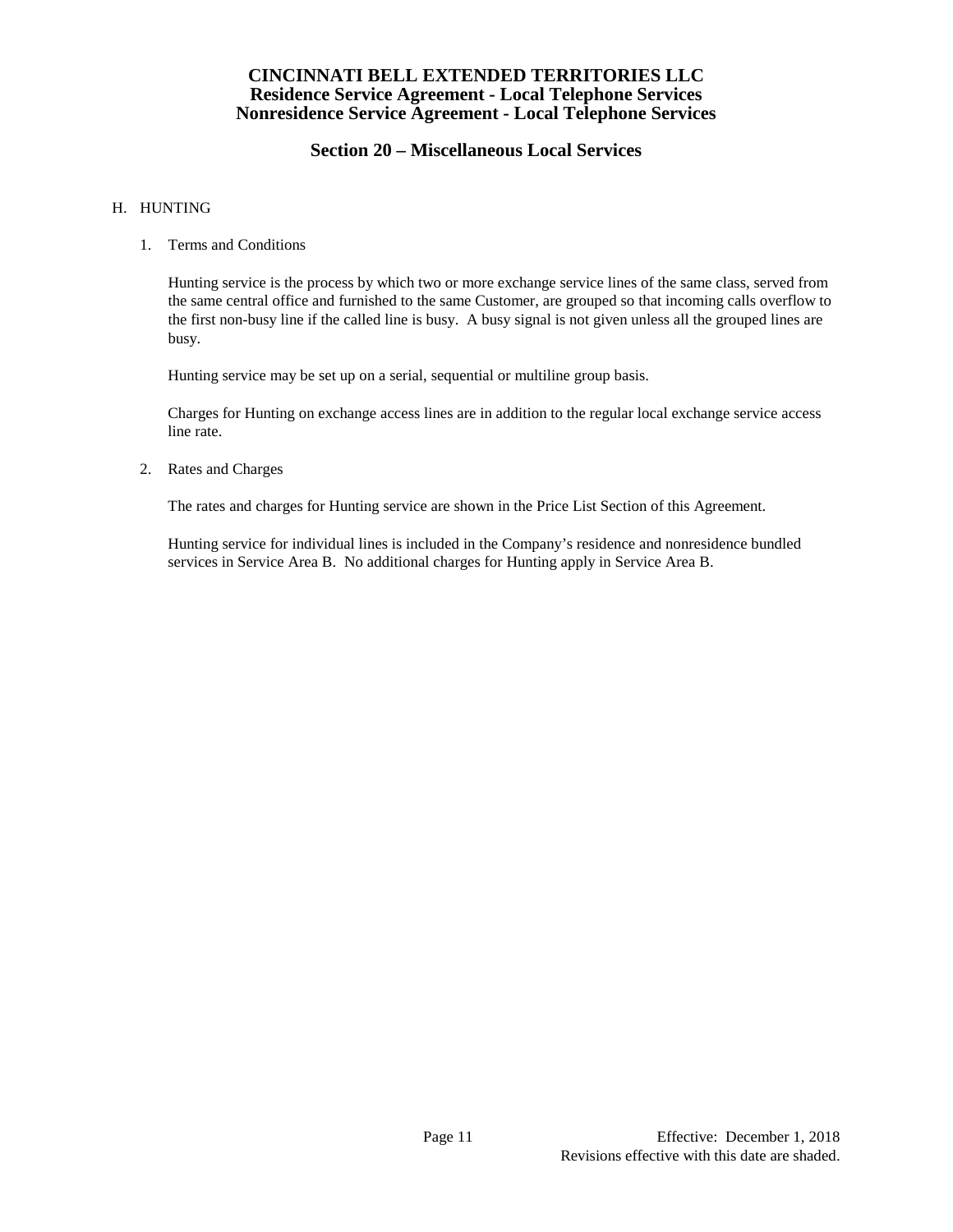## **Section 20 – Miscellaneous Local Services**

#### I. LOCAL SERVICE FREEZE

Local Service Freeze (LSF) will be provided upon Customer request to control instances of unauthorized switching of local service.

Only the Customer to LSF can authorize the removal of LSF from the account to allow for an authorized migration of service to another local service provider.

Approved methods of LSF removal include:

- 1. Submission of Letter of Agency (LOA) to the Company with the current Customer's signature.
- 2. Three-way telephone call with the Company representative, the current Customer, and the potential new local service provider.
- 3. Customer's electronically signed authorization.

The Company will adhere to applicable state and/or federal guidelines for preferred carrier freeze for local exchange service.

There is no recurring charge or nonrecurring charge to add or remove LSF.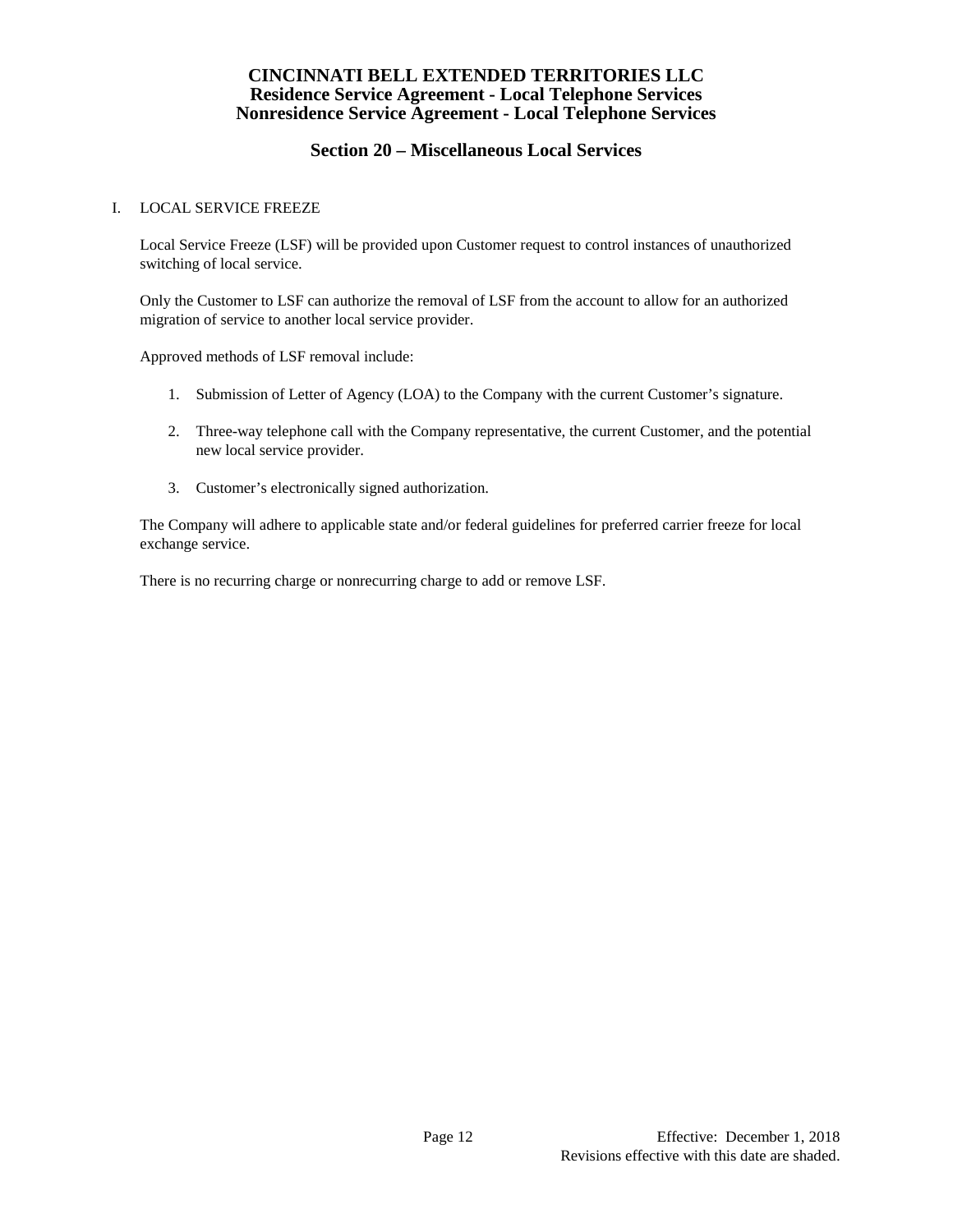## **Section 20 – Miscellaneous Local Services**

#### J. REMOTE CALL FORWARDING

### 1. Terms and Conditions

Remote Call Forwarding (RCF) allows a call placed from a station (the originating station) to a Customer's (the RCF Customer) telephone number (the call forwarding location) to be automatically forwarded by Company central office equipment to another station designated by the RCF Customer (the terminating station) which is (1) interexchange, (2) local exchange service, or (3) 800 Service. This service is available only where the terminating station has incoming-call dial capability.

RCF service is offered subject to the availability of suitable facilities.

RCF service is not offered where the terminating station is a coin telephone.

The Company will not provide identification of the originating telephone number to the RCF customer.

Transmission characteristics may vary depending on the distance and routing necessary to complete the remotely forwarded call.

RCF is not represented as being suitable for satisfactory transmission of data.

Regular Call Forwarding should not be offered as a feature at the RCF terminating station.

Remote Call Forwarding is provided on the condition that the Customer subscribes to sufficient RCF features and facilities to adequately handle calls to the terminating station(s) without interfering with or impairing any services offered by the Company. If in the opinion of the Company, additional RCF features at the call forwarding location or facilities at the terminating station are needed, the Customer will be required to subscribe for such additional RCF features and facilities. In the event the Customer refuses to subscribe for these additional RCF features and facilities, the Customer's RCF service will be subject to termination.

One Directory Listing is provided without additional charge in the directory covering the exchange in which the call forwarding central office is located.

The minimum service period for RCF is two months.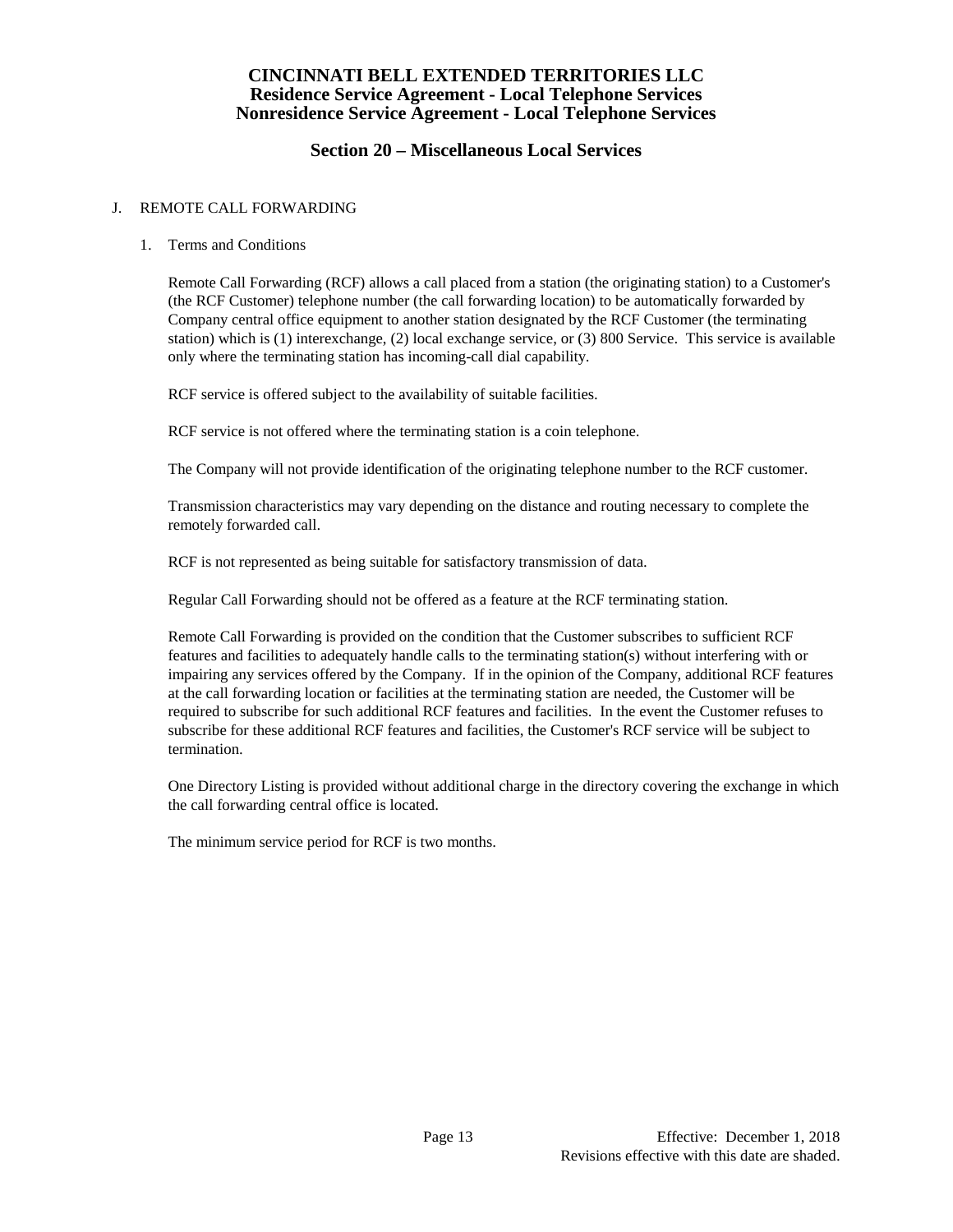## **Section 20 – Miscellaneous Local Services**

### J. REMOTE CALL FORWARDING (Continued)

- 2. Rates and Charges
	- a. Message Charges

The message charges applicable to remotely forwarded calls are comprised of two separate charges:

1. Charge for the portion of the call from the originating station to the call forwarding location

The charge for this portion of a remotely forwarded call will be the charge applicable for the type of call involved.

2. Charge for the portion of the call from call forwarding location to the terminating station.

The Remote Call Forwarding Customer is responsible for the applicable customer-dialed station-tostation toll charge. On local calls, the Customer is responsible for the payment of a per minute local measured service usage charge for originated customer-dialed calls. Chargeable time includes the initial minute plus the additional minutes or fraction thereof, if any.

The preceding charges apply to all calls answered at the terminating station, including person-to-person and collect calls, even though such calls might not be accepted at the answering location.

b. Number Changes

The initial nonrecurring charge applies each time:

The number is changed at the call forwarding location.

The number to which calls are forwarded is changed at the request of the Customer.

c. Remote Call Forwarding Feature

The rates and charges are for the Remote Call Forwarding feature only and are in addition to applicable rates and charges for service and equipment with which it is used.

The rates and charges for Remote Call Forwarding are shown in the Price List Section of this Agreement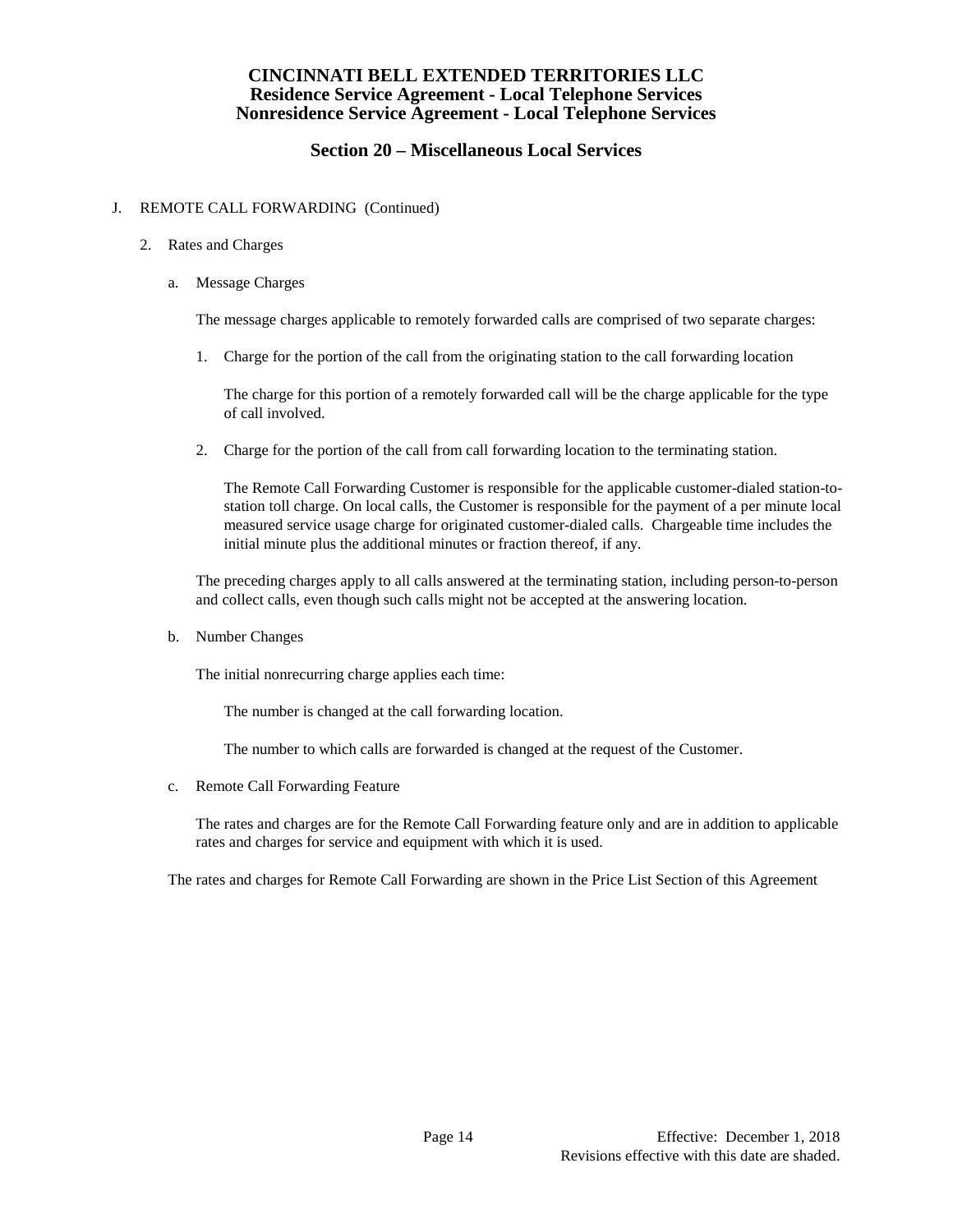## **Section 20 – Miscellaneous Local Services**

### K. SELECTIVE CALL ACCEPTANCE

#### 1. Terms and Conditions

Selective Call Acceptance is available in Service Area A except in the Lebanon Exchange. Selective Call Acceptance is not available in Service Area B.

Selective Call Acceptance allows a Customer to establish a list of numbers that are to be accepted on the Customer's line. When an incoming call is from a telephone number that is on the list, it will be completed. If an incoming call is from a telephone number that is not on the list, it will be routed to a local telephone number that has been predetermined by the Customer. A Company representative will work with the Customer to initialize and update the acceptance list. The number of telephone numbers that appear on the acceptance list will be subject to Customer needs and technical feasibility.

A nonrecurring charge applies to the initialization of the acceptance list and any subsequent updates to the list.

Selective Call Acceptance calls will be routed within the local network.

If the network receives a calling party number where the handling of the call has not been predetermined, (i.e. new telephone number), the call will be routed to a predetermined default location, that has been selected by the Customer.

If the network does not receive the required information necessary to process a call (i.e. out-of-area), the call will be routed to a predetermined default location that has been selected by the Customer.

In the event that a call originates outside the Company's network, the Company will use its best efforts to maintain compatibility with any carrier required to complete such calls.

Provisioning of this service is subject to the availability and operational limitations of the equipment and associated facilities. A Company technician will review each Customer line in order to determine technical feasibility and any possible impact to other services that the Customer has on that line.

Standard network traffic controls within the Customer's serving central office may limit the number of queries launched to this service. If this occurs, normal call processing will occur as if the Customer did not have the Selective Call Acceptance service, i.e. calls will not be screened by Selective Call Acceptance.

### 2. Rates and Charges

The rates and charges for Selective Call Acceptance are shown in the Price List Section of this Agreement.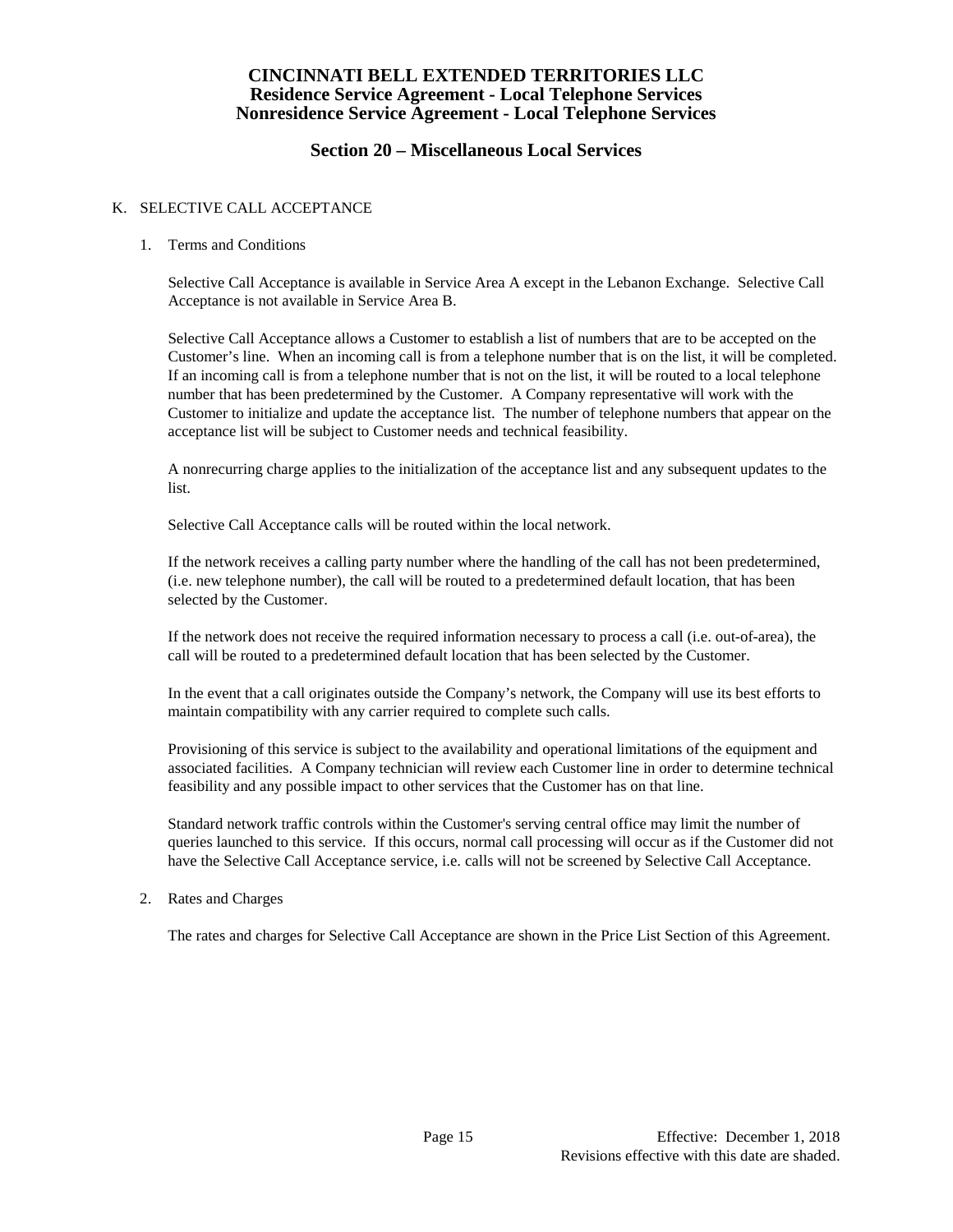## **Section 20 – Miscellaneous Local Services**

#### L. SINGLE NUMBER ROUTING

#### 1. Terms and Conditions

Single number Routing is available in Service Area A. Single Number Routing is not available in Service Area B.

Single Number Routing is an AIN-based service which allows a Customer with multiple locations, providing the same service, to advertise one number for that service. The network routes calls to the Customer location most appropriate for the calling party based on the geographic location of the calling party. The Customer may choose to route calls based upon the 5-digit zip code or 9-digit zip code of the calling party.

The Company will maintain a standard database mapping its serving area customer's ten-digit telephone number to a five-digit or nine-digit zip code. In turn, the Customer must also develop a database which maps each five-digit zip code or nine-digit zip code within the Customer's serving area to a particular Customer location. All calls from each zip code area or NPA/NXX will be routed to a specified Customer location. Calls from telephone numbers not in the Company's database or zip codes not served by the Customer may be routed to a default location of the Customer's choice. This location may include a standard announcement requesting that the calling party directly call the desired Customer location.

If the network does not receive the calling party number (such as calls from cellular telephones and some other telephone companies), a standard announcement may be provided to prompt the caller to enter his telephone number using a Touch-Tone pad. The call will be routed based on the caller's response to the prompt. If the caller chooses not to enter the telephone number, or is unable to enter the number, the calling party may be routed to a default location of the Customer's choice. This may be a message indicating that he/she should call the desired location directly.

If the network receives a calling party number which is not contained in the database (i.e., new telephone number or caller located in area not serviced by the Customer), the call may be routed to a default location of the Customer's choice. This may be a message indicating that the caller should call the desired location directly.

The Customer is limited to making subsequent changes to the routing scheme or options (five-digit versus nine-digit zip code, initiated versus delivered calls) at the end of the month.

This routing plan is designed by the Customer, working with a Company representative at the time Single Number Routing is established. The Company will review the Customer's routing plan to determine its impact on the local network, as well as its technical feasibility. The Company will load this plan into an AIN Service Management System.

Calls may be completed within either the local or long distance network.

Single Number Routing is available to nonresidence subscribers where facilities permit.

No changes to the subscriber's Directory Number will be required when subscribing to this service.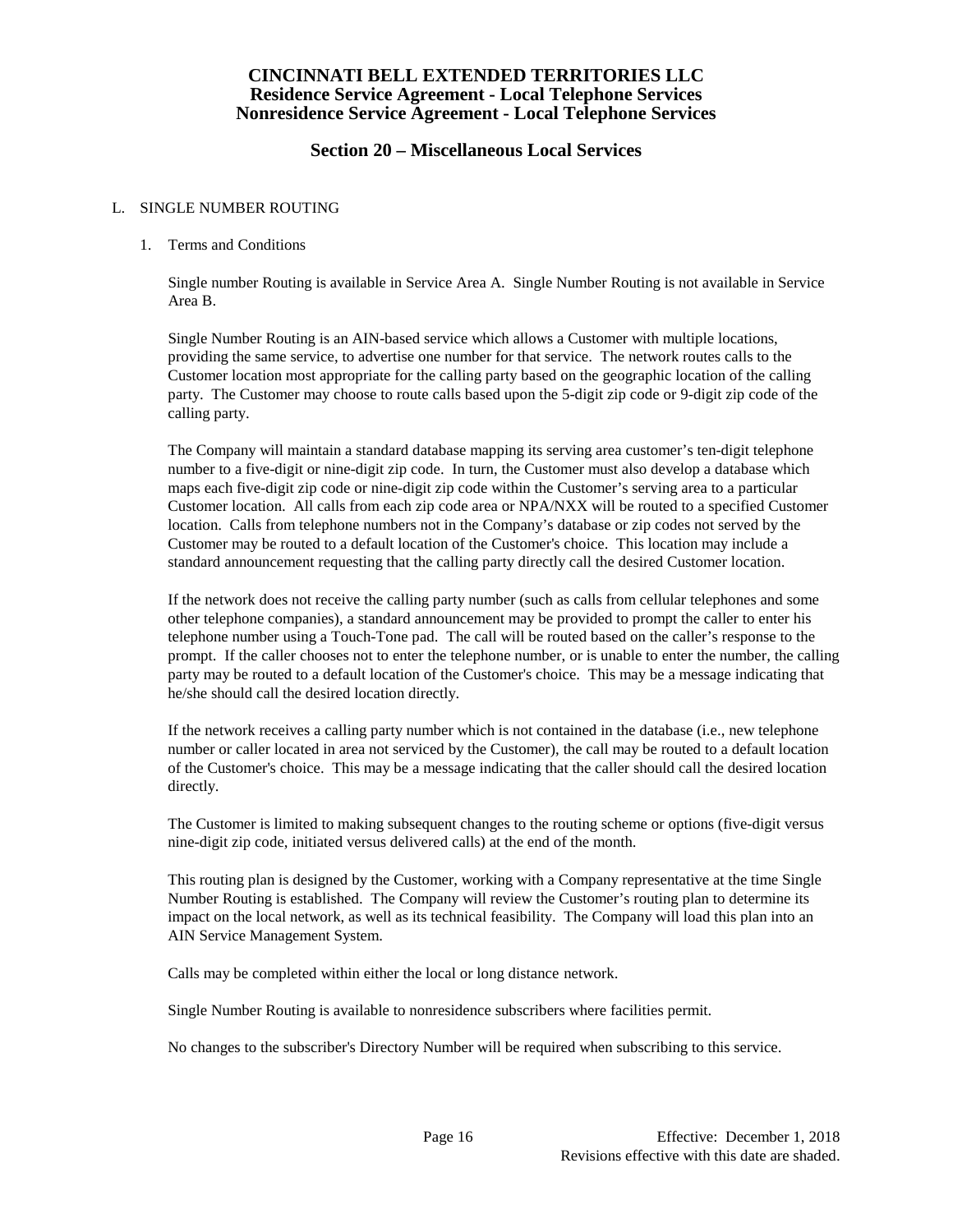## **Section 20 – Miscellaneous Local Services**

#### L. SINGLE NUMBER ROUTING (Continued)

The Customer must select between the Delivered Calls Option and the Initiated Calls Option. With the Delivered Calls Option, the Customer pays only for calls which are answered by a person or an automated message. The Customer does not pay for busy calls or caller-abandoned calls. With the Initiated Calls Option, the Customer pays for all calls made to the single number regardless of whether the call is answered at the destination location. Under either option, all calls are billed at the same rate based on the total number of calls made during the billing month.

Provision of Single Number Routing or any specific element associated with this service, is subject to the availability and operational limitations of the equipment and associated facilities.

If the Customer cancels, in whole or in part, any requested addition or modification to Single Number Routing prior to installation of the service, the Customer will reimburse the Company for the actual expenses incurred by the Company in connection with such modification prior to the Company's receipt of notice of cancellation; provided, however, the amount of such reimbursement will not exceed the charges for which the Customer would have otherwise been responsible.

The Customer may add or delete locations to its Single Number Routing service provided that the Company has sufficient resources to support such addition/deletion. If sufficient resources are not available, the Customer will be responsible for any special charges which may be required in order to add the additional locations to its Single Number Routing service. At that time, the Customer must provide a revised mapping schedule to provide routing information for the location(s) being added/deleted and existing locations.

Calling parties outside of the Company's calling area will be responsible for paying any toll charges which might apply when using the Single Number Routing service.

The Company does not guarantee the availability or reliability of Single Number Routing in the event of a network-affecting disaster.

Single Number Routing cannot be guaranteed functional unless both the called and calling parties are served by, and the call is routed through appropriately equipped central offices, and routed over appropriately equipped facilities for calls between such equipped central offices. In the event that a call originates outside the Company's network, the Company will use its best efforts to maintain compatibility with any company required to complete such calls. The Company will not be liable for any Customer loss due to the handling of these calls.

Neither the Company, nor its agents, will be liable for any losses or damages of any kind resulting from the unavailability of its equipment or any act, omission or failure or performance by the Company, or its employees, or agents, in connection with this Single Number Routing service. The Company will not be responsible for calls that cannot be completed as a result of repair or maintenance difficulties on Company facilities and equipment nor on equipment provided by the Customer.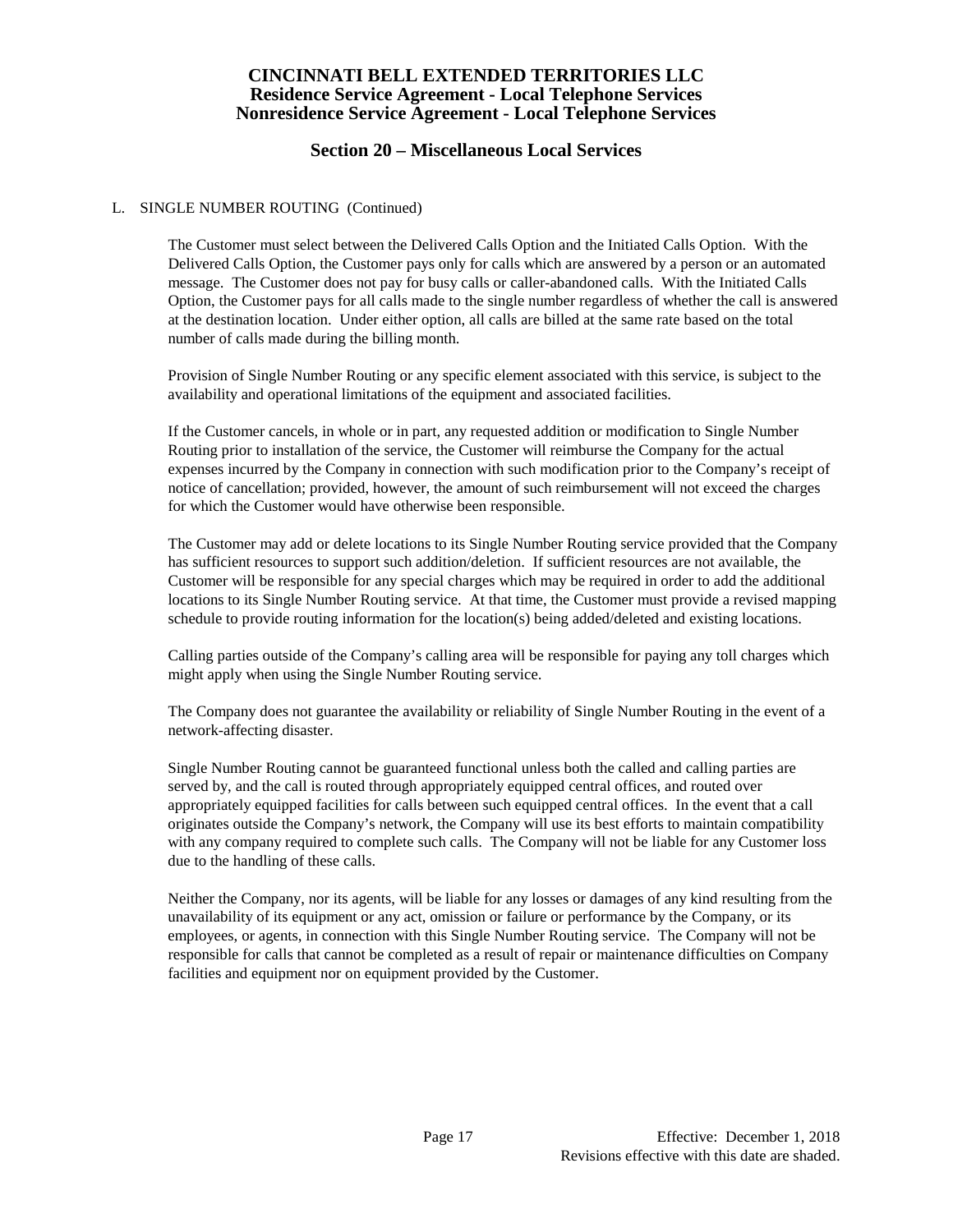# **Section 20 – Miscellaneous Local Services**

### L. SINGLE NUMBER ROUTING (Continued)

Neither the Company, nor its agents assume liability for any loss of revenues, increased costs, expenses, liabilities or inconvenience experienced by the Customer due to any unsatisfactory performance of Single Number Routing. Further, neither the Company, nor its agents, shall assume any liability for consequential, indirect or incidental damages.

The minimum period of service for Single Number Routing is 12 months.

2. Rates and Charges

The rates and charges for Single Number Routing are shown in the Price List Section of this Agreement.